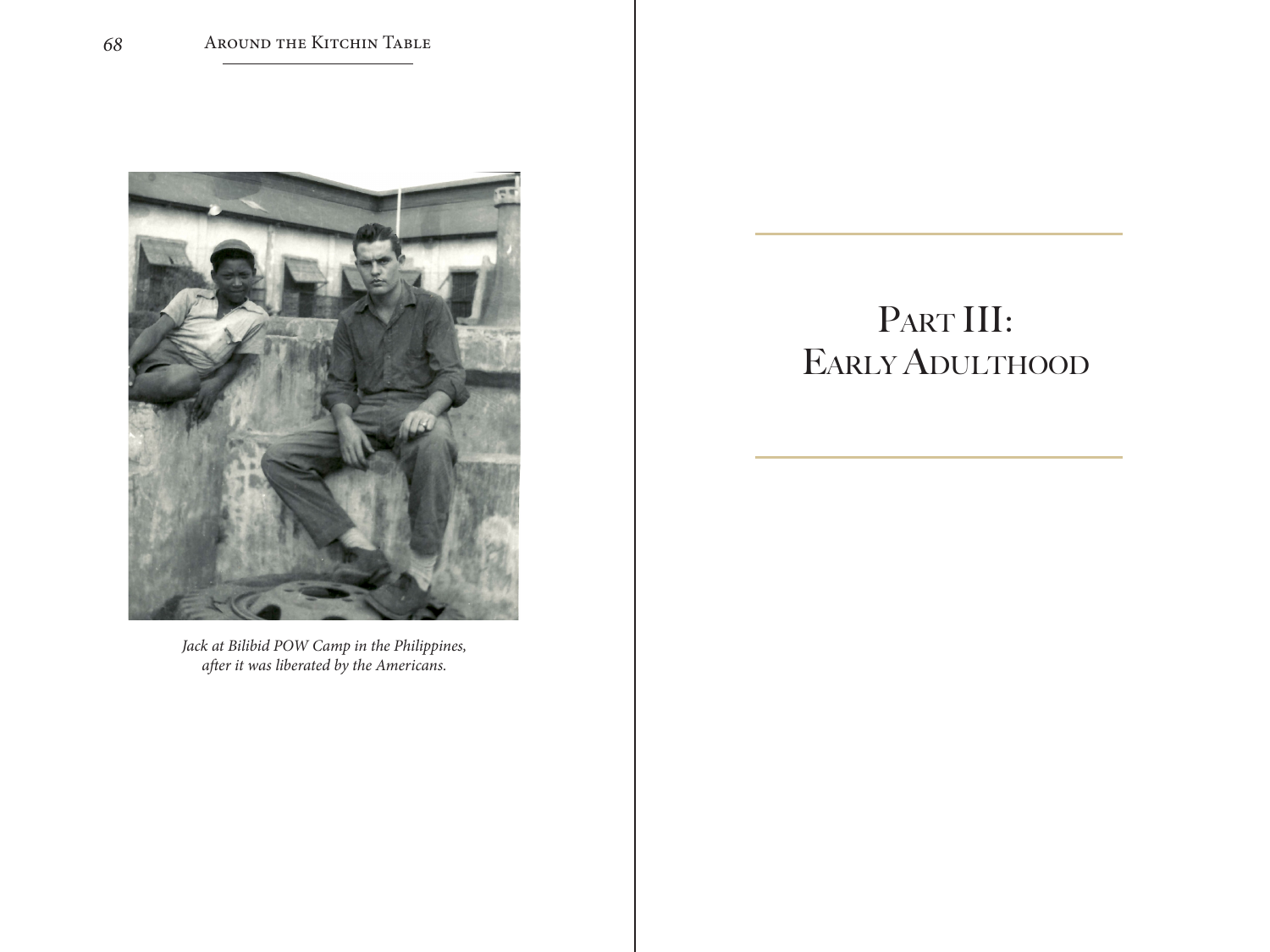



"What do you think you're going to live on?" my dad asked when I told my parents about our plans to marry.

"No problem," I said. "I've got it all figured out. We can get a basement apartment for \$10 a week, food for \$12 a week, and I already bought a \$500 insurance policy for myself."

Dad hadn't voiced any objections when my sister Doris got married because her fiancé was already twenty-three and had walked into a great job at Western Electric after the war. In 1947, I was earning \$30 a week as a dental assistant; Jack made even less at his job in the auto body shop.

"What if you get sick?" asked Dad.

"I won't," I said. "It's not in the budget."

 $\mathcal{C}$ 

I fought off my parents' objections, held Jack to his word, and mailed out invitations for our wedding on February 1. At the time, Catholics and non-Catholics were allowed to marry, but not inside the